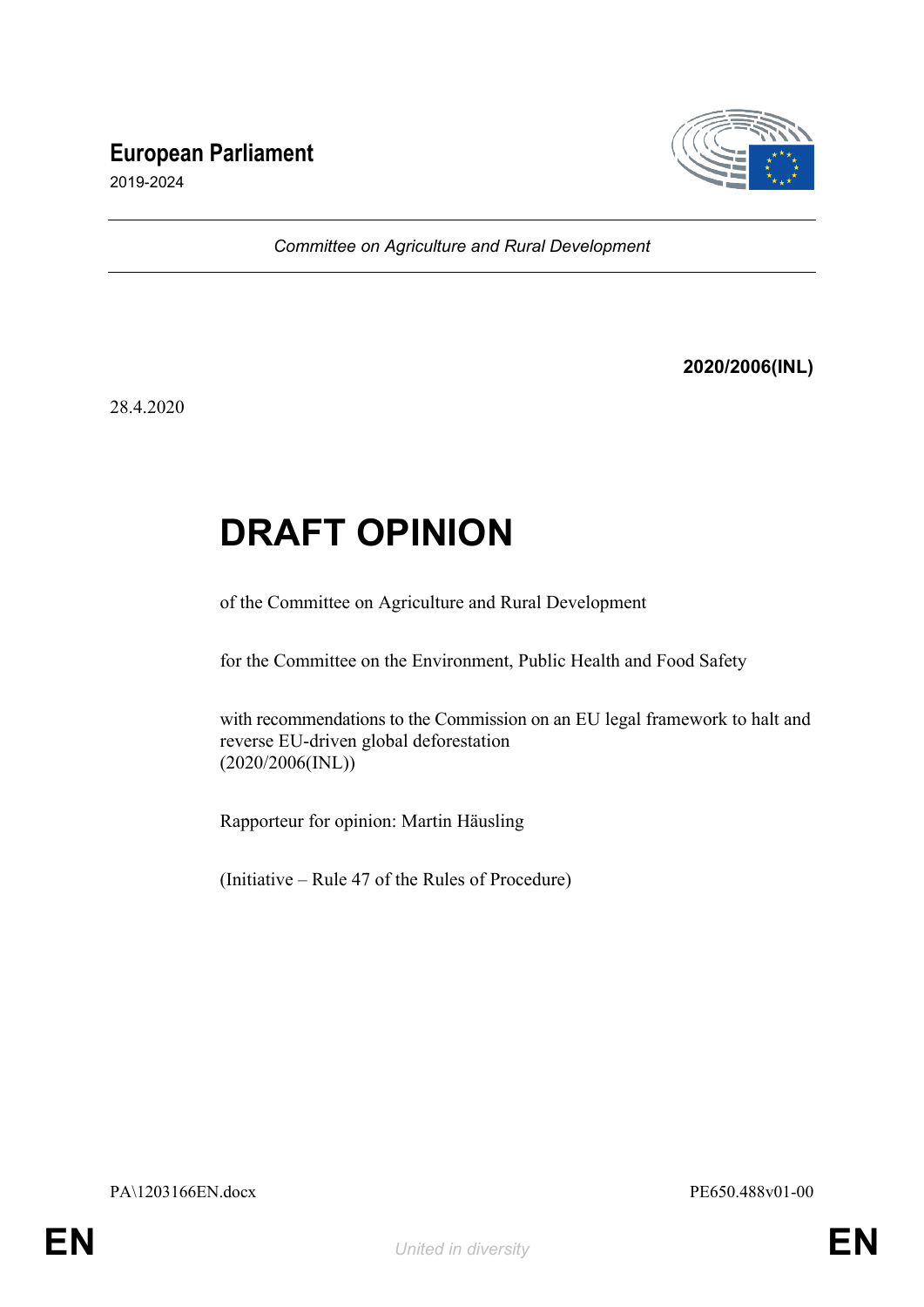PA\_INL

EN